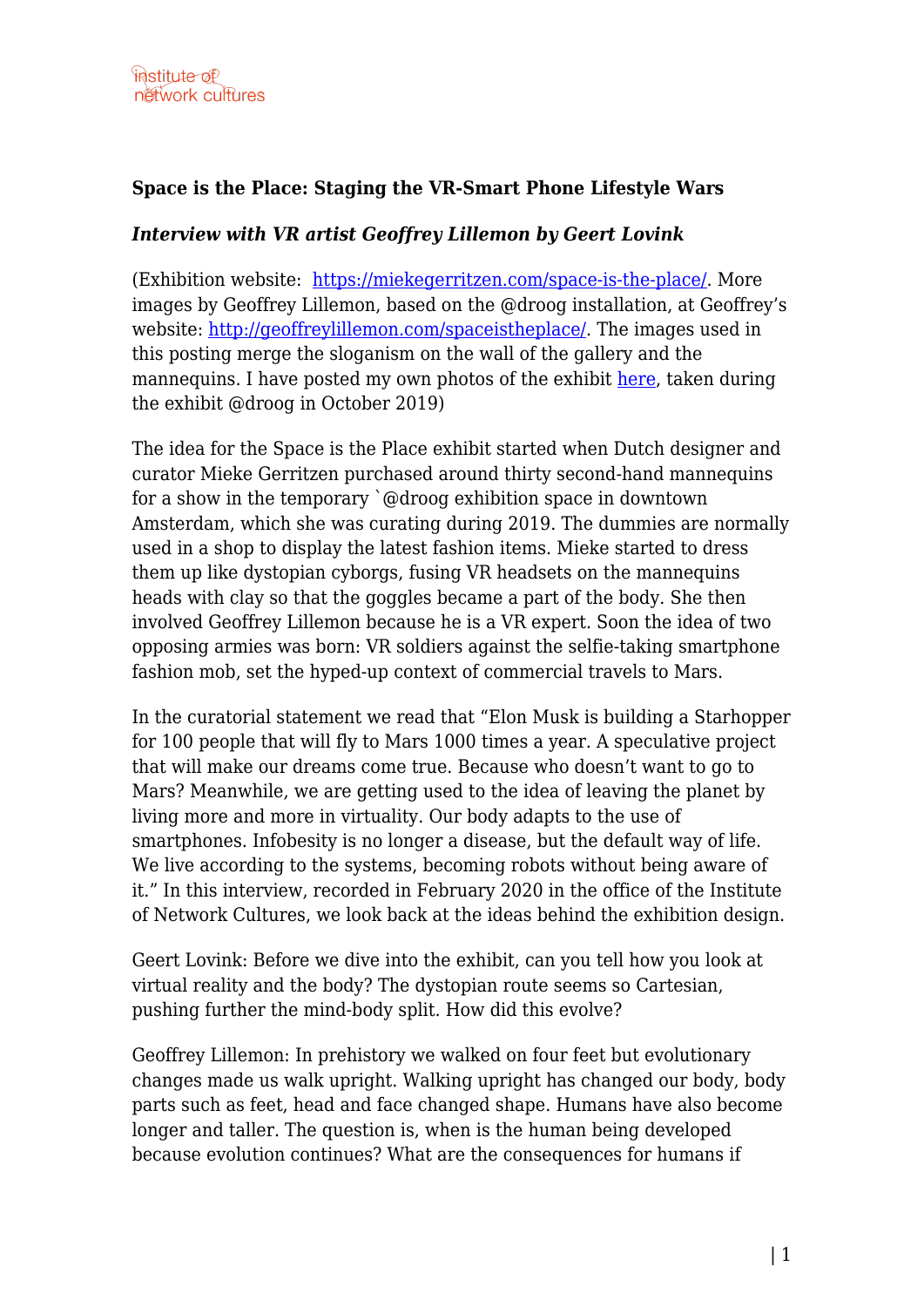technology penetrates our body? We will no longer be needed for reproduction, nor will we have to work to keep the economy going or to provide our food. The robot is growing around us and technology is taking over our human tasks and functions. What is happening to us? We can often only notice evolutionary changes afterwards. At the moment, the smartphone determines our attitude. A few hours a day we bow our heads looking down at our smartphone. It probably does something to our spinal cord. We can expect the other adjustment because we started to eat differently over the past century. More, fatter and healthier, which means that there is massive overweight. The fat man will soon also represent an evolutionary image of a man in the 21st century.

Our body will change further. Cognitive properties develop through, may first become alienated from the body, but over time the body will adapt. Parts of the body that are used less often disappear. Our head becomes larger, the senses get more meaning. There are more room and attention to our state of mind. Our life becomes more dramatic, more feeling and less systematic. We can dream and fantasize, that is our strength. We communicate and inform, that is the most important task for people. We are the artists of our own, our body is the basic material for design. The human body transforms from a physical state to a conceptual platform.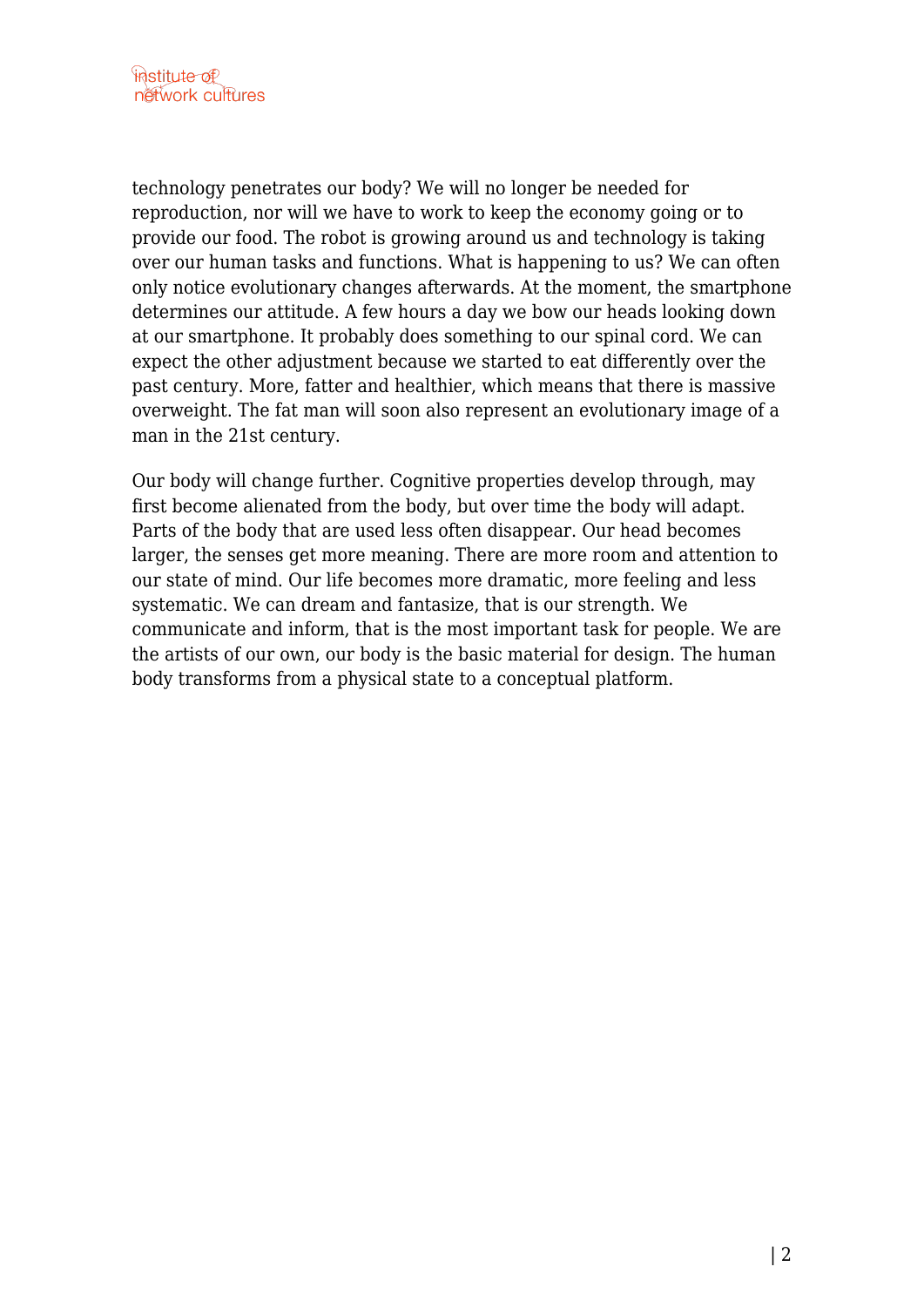

Geert: How did you start working together on Space is the Place?

Geoffrey: Mieke was doing beautiful experiences, merging technology with mannequins, almost like a mutation of the organic and the tech form, a cohesive balance between technology and human behaviour of what's usually considered two separate worlds. There is the escapist world where we're leaving one world and go into a VR world. We're stepping into another space and then there is the argumentation of self to where we are in space but we're changing the perception of that space through selfie culture and look where I am physically. Trying to get people that fantasy. It was kind of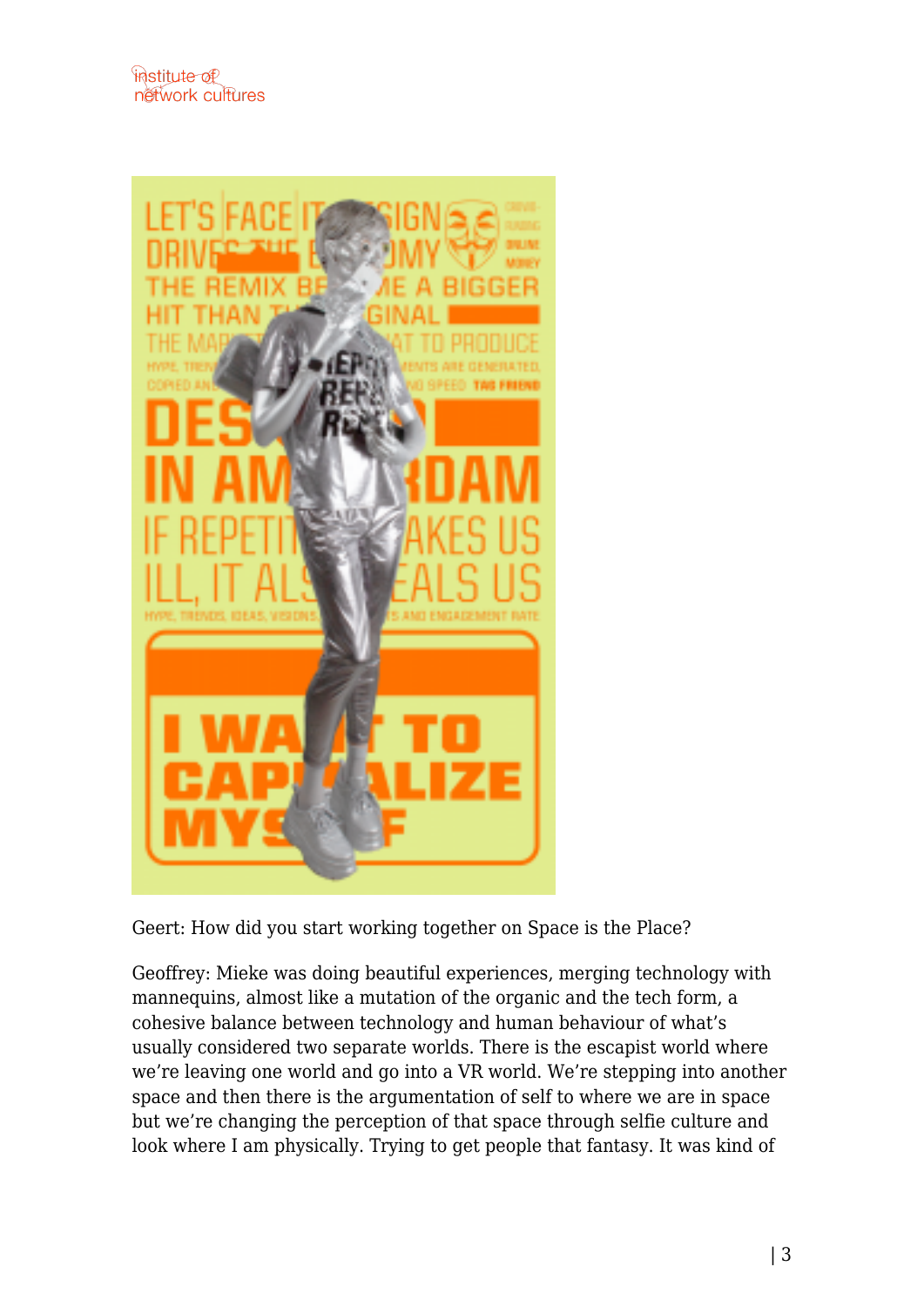like the people that want to leave and the people that want to stay. It's going between those that celebrate the technology against those that feel they are victims. In this installation, we're showing the contrast on those two points of view with their respective worlds that they are inhabiting.

Geert: Both armies have merged with the technology quite literally; the one with VR glasses, the other with smartphones glued to their hand, so the integration on both sides has progressed quite far.

Geoffrey: Yes, we offer a speculative vision of the future of where we're going. It is related to where we're now, but it's showing if we're not aware of our condition within our relationship with this technology we're going to be melted into one and are going into one side or the other. It is quite dystopic, I don't think you're coming in there wanting to open up your smartphone after seeing it. It is a little bit of self-awareness.

We wanted to fuse new immersive technology like VR headsets, wireless earbuds with consumerist advertising mannequins to show the grotesque nature of our mutation with our devices. Almost like a mutation of the organic and the tech form, a cohesive balance between technology and human behaviour of what's usually considered two separate souls. There is the escapist world where we are leaving one world and we arrive in a VR fantasy. So we're stepping into another entirely new space, usually an unexpected voyage. Then there is the argumentation of self to where we're in a physical space but were changing the perception of that space through selfie culture and "delusional lifestyle misconceptions".

So there are two different camps of thought, the people that want to leave and the people that want to stay. In this installation were showing the contrast on those two reality stances and how technology victimizes them. Both armies have merged with the technology quite literally; one side with organic VR glasses, the other with smartphones melted into their hands, so the integration on both sides has progressed to a dystopic realm.

We offer a speculative vision of the future of where we're going. It is related to where we're now, but it's showing if were not aware of our condition within our relationship with this technology were going to be melted into one monster and are going into one side or the other.

It is quite dystopic, I don't think you're coming in there wanting to open up your smartphone after seeing it. It is a little bit of self-awareness. Yet,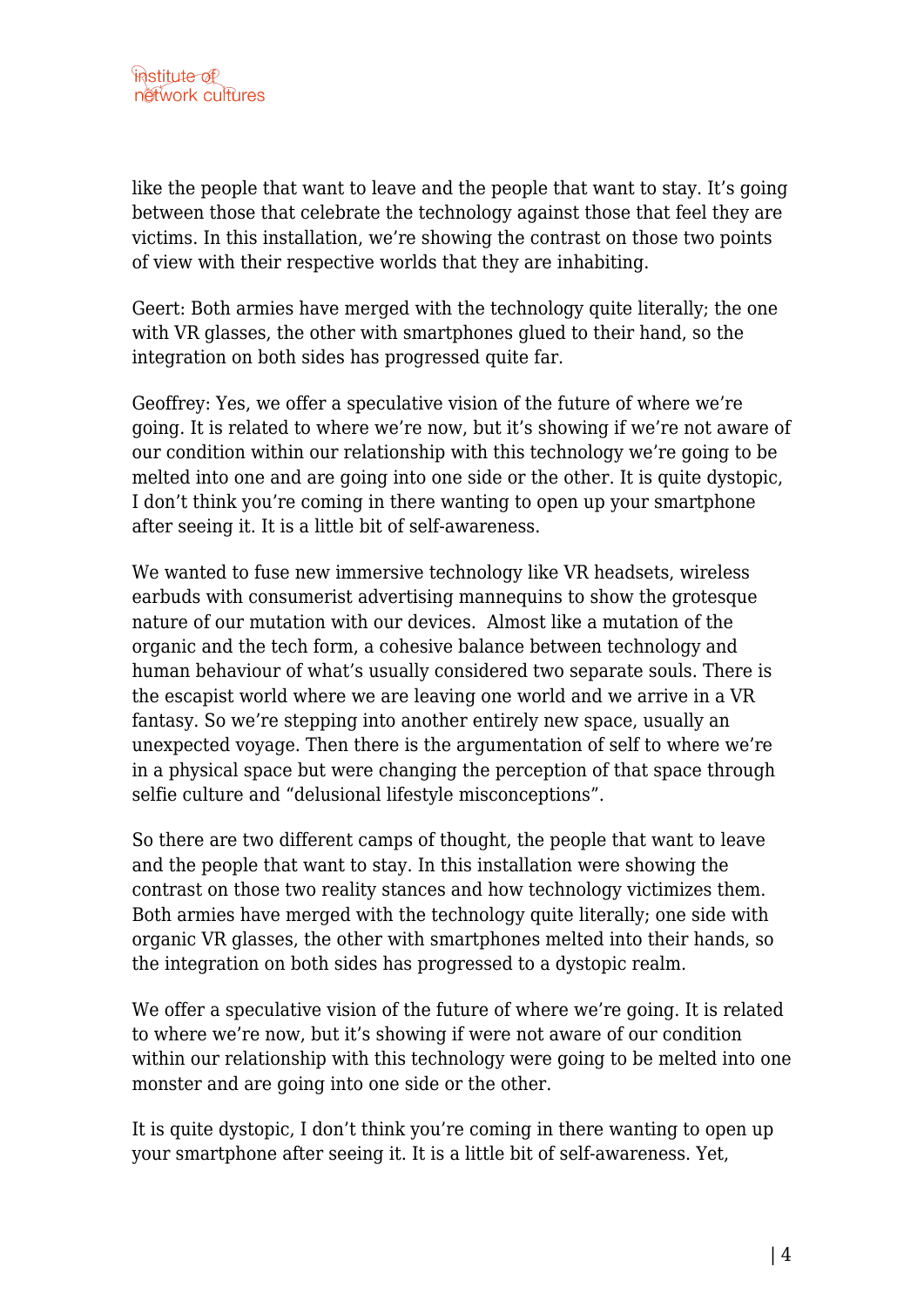



Instagram likes will prevail, and the photos will be taken.

Geert: Yet, the audience was still making selfies with the mannequins…

Geoffrey: That was quite ironic. The people were falling into irony. There was also the kind of the angle of the selfie group that was all about glamour and bling, highly aesthetic, with jewellery, glitter and yoga mats. Their posture was all about how do I look in the space., On the opposite VR side they were dressed in homeless apocalyptic apparel, which is the opposite of the selfie army where because they don't have to be aware of their selfimage as you are existing in another space. The VR group does not even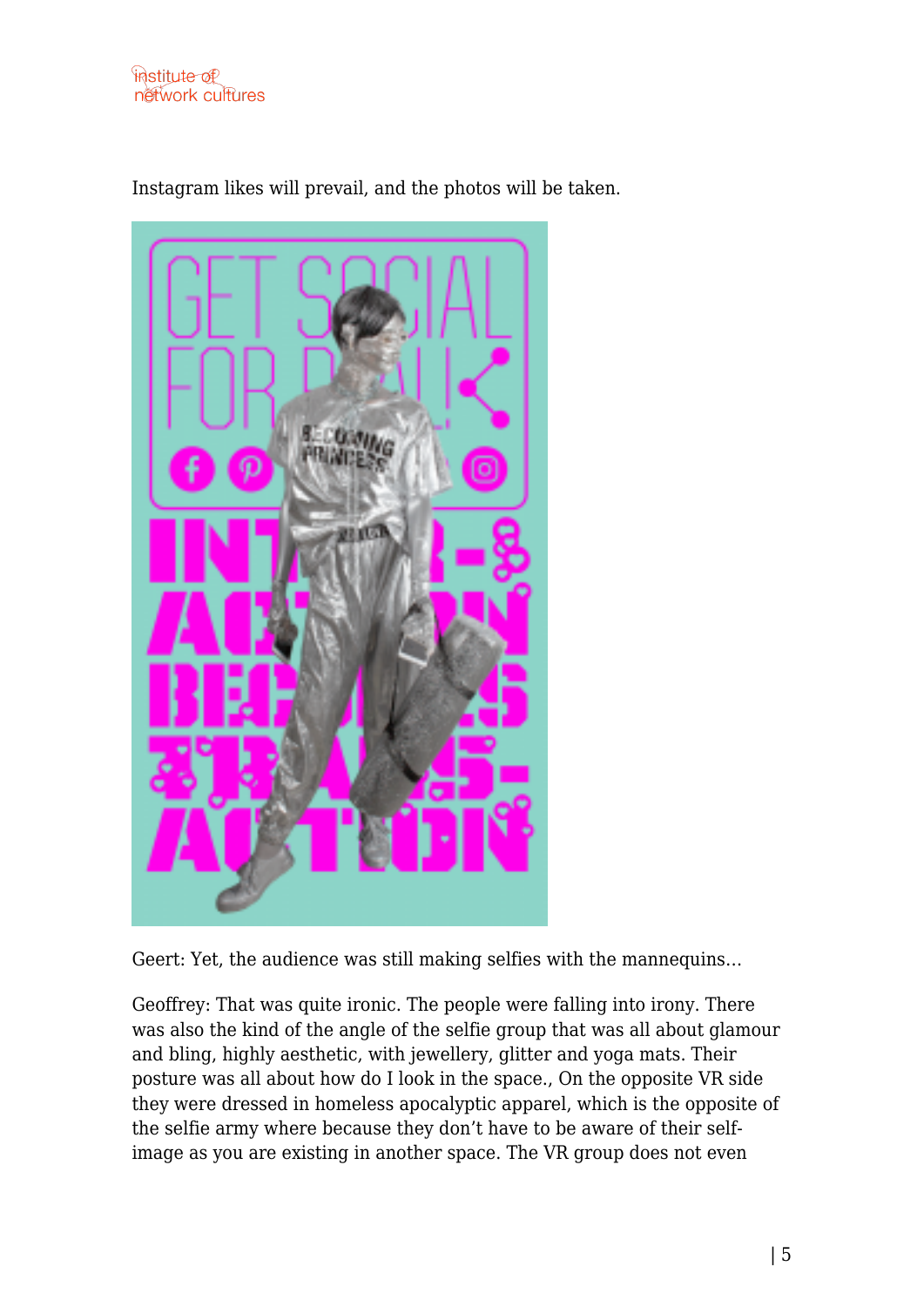need to have a home. You see that already today with people in VR they are looking quite absent-minded with their mouths open. They are not so concerned about that. When they take off their headsets they come back into their bodies. Nerds can totally submerge into their computer programs and software problems.

We as visitors to the show are falling into the irony whether we like it or not. There is the selfie groupies that are all about glamour and bling, the highly aesthetic, with jewellery, glitter and yoga mats, checking themselves in the cosmic black mirror

Then on the opposite VR side, they are dressed in homeless apocalyptic apparel, which is the opposite of the selfie tribe because they don't have to be aware of their self-image as you are existing in another space. This VR group doesn't even need to have a home. You see that already today with people in VR they are looking quite an absent-minded with their mouths open. They are not so concerned about that. When they take off their headsets they come back into their bodies.

We are seeing what Elon Musk is doing sort of glamorizing the sex appeal of the reality escapists. Let's flap down the headset and for a moment, dance with Grimes on mars, it's part of the hype having this utopian dream of leaving earth, being in the cosmos, with lipstick. It is my theory that VR is for those unable to deal with reality and augmentation is for those that are so consumed by showing their travels in magic optics they become immobilized and blind.

Young people identify with the selfie look even though they can't afford it. That's why you're getting lots of augmentation or selfie kind of scenarios, making you look like you're in a better place or have a higher status than you actually do. It even goes down to face filters that make you look prettier than you really are. Think of the iPhone default settings when you take a selfie with it: you're looking much better in that than you do.

Geert: Why was the selfie army wearing silver dresses?

Geoffrey: That's part of a robotic aesthetic. If you go into the kind of android approach of merging with technology. And the Mars thing it is almost like if you see what Elon Musk is doing the sort of glamorizing, let's go to the future and let us be kind of sexy with grimes on Mars. It's part of the hype, flying in a shiny rocket ship to Mars, having this utopian dream of leaving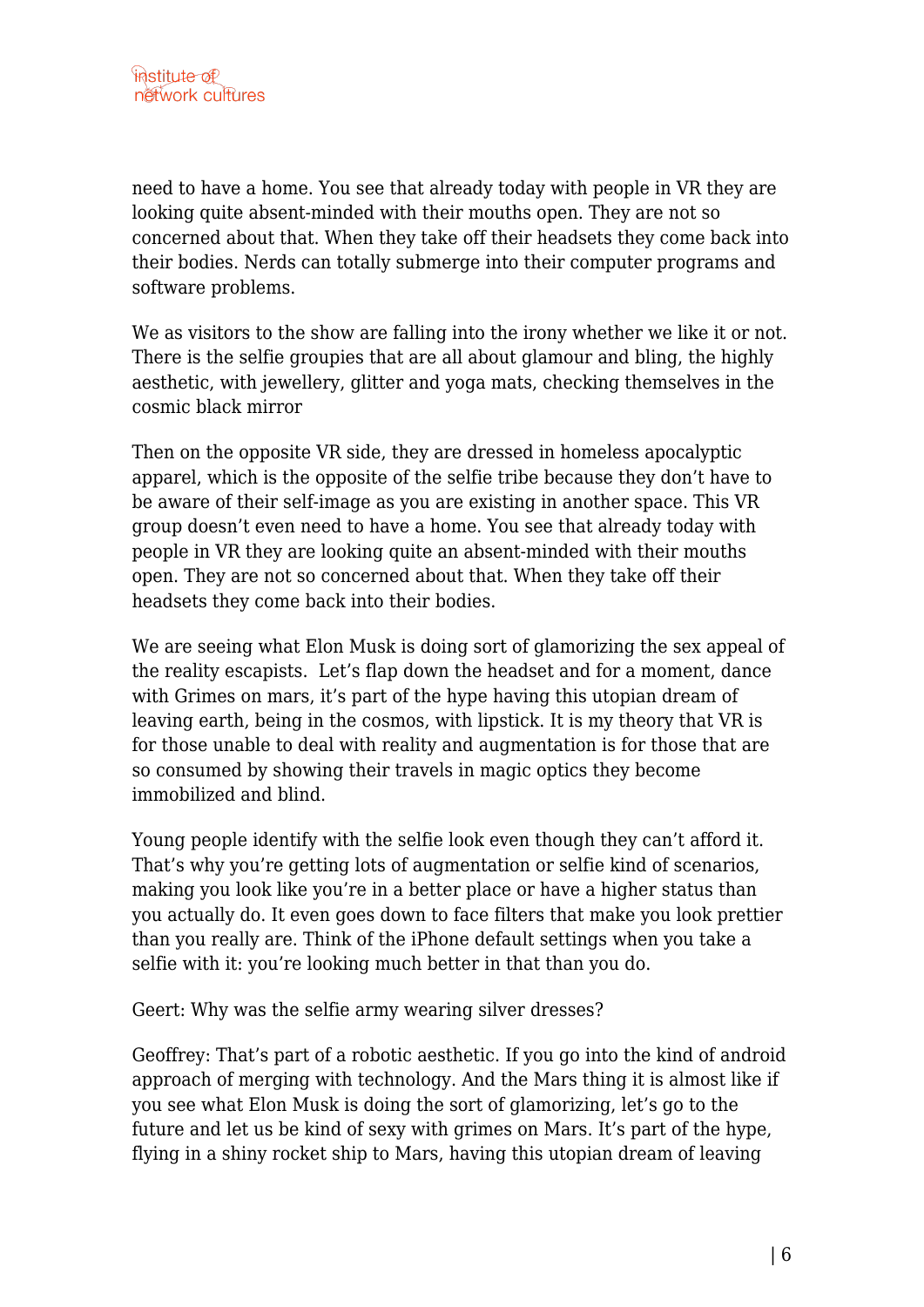earth, being in the cosmic. This is what privileged, rich people fantasize about. On the VR side of things they are not able to go there physically but they want to go there so they will travel there virtually. Young girls identify with the selfie look even though they can't afford it. That's why you're getting lots of augmentation or selfie kind of scenarios, making you look like you're in a better place or have a higher status than you actually do. It even goes down to face filters that make you look prettier than you really are. Think of the iPhone default settings when you take a selfie with it: you're looking much better in that than you do.

Geert: The installation thus presents two rivaling models for the poor. The glamorous parts are more appealing to females while the geeky neglect of the body incorporated in the VR army is more appealing to the male side?

Geoffrey: We tried to make turn both types into an androgynous form. We started with the mannequins who were all females we cut off all their breasts to show that they are not men or woman. They are quite genderless. It just wasn't part of the consideration of the piece, the consideration was just genderless. I just finish watching Ted Bundy documentary about the Unabomber, Ted Kazinsky, his whole kind of angle was against new tech and new technology kind of things he was forecasting that fear so from like a past reference point.

Changing having personal opinions on how we want to change the reality around us but we're all the same in that regard. If you can augment yourself to anything and escape anywhere, we actually clone back to the same worlds and same kinds of representations of self, it is almost like we're losing, when we have unlimited possibilities we become more limited, and become kind of clones of each other. And there is something about that and the two sides of being representatives replicants of each other. If we could use artificial intelligence to look at Instagram, and it could show you how unoriginal you are… In this way everything that you make can be seen as a kind of the same as a lot of other people's thinking from an evolutionary standpoint we could start moving to unexplored areas, becoming self-aware in our image production. In this way, we could become more original by growing our awareness of how unoriginal we are—which would be a great tool.

And there is something about that and the two sides of being representatives replicants of each other. If we could use artificial intelligence to look at Instagram, and it could show you how unoriginal you are as is the case when content sorting shows how much repetition there is even inexpressive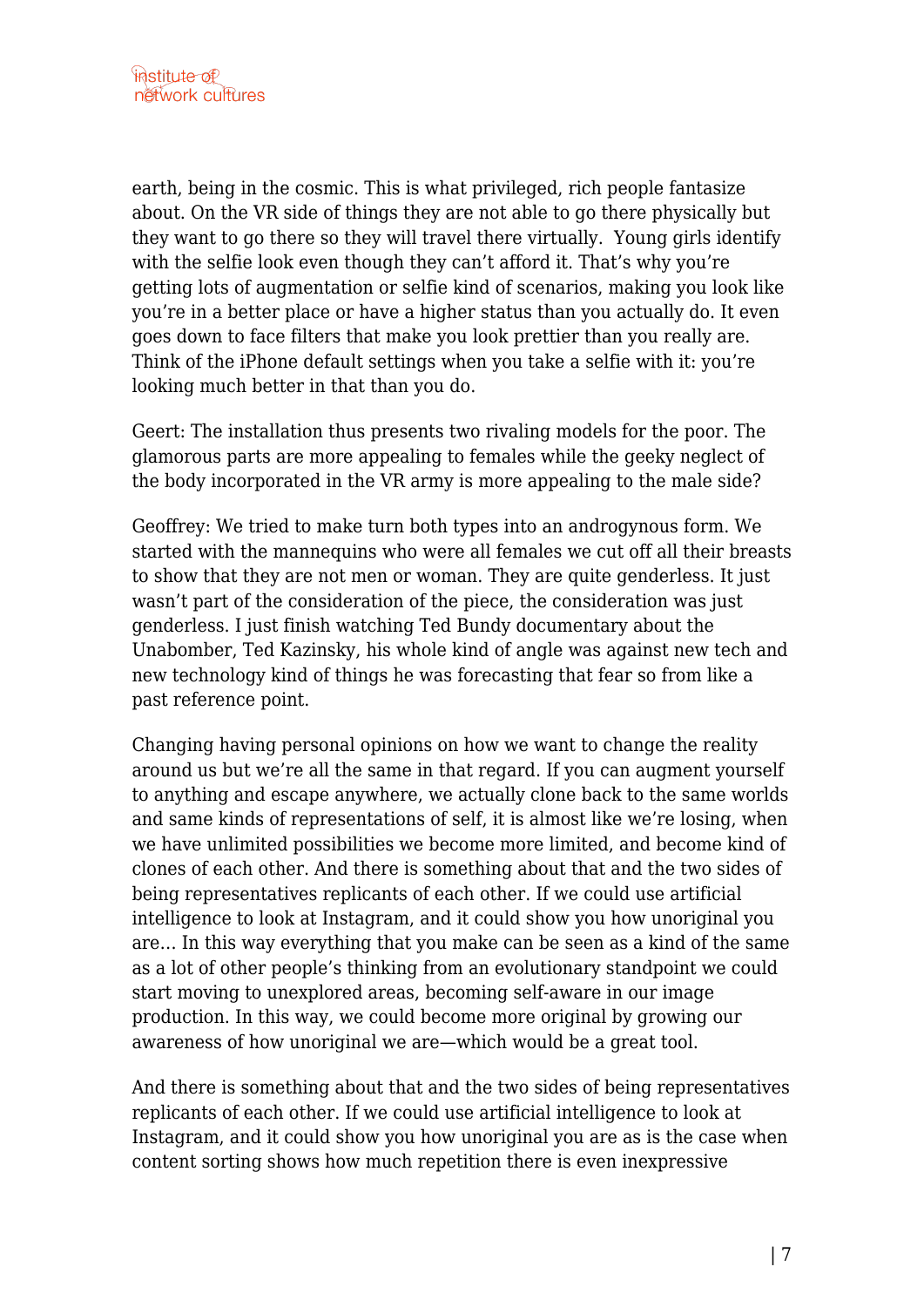personal art. In this way everything that you make can be seen as a kind of the same as a lot of other people's thinking from an evolutionary standpoint we could start moving to unexplored areas, becoming self-aware in our image production. We could become more original by growing our awareness of how unoriginal we are which would be a great tool.

The installation thus presents two rivaling models for a future lifestyle. The glamorous parts are more appealing to those with insecurity while the geeky neglect of the body incorporated in the VR tribe is more appealing to the dissatisfied.

We all have personal opinions on how we want to change the reality around us but we're all the same in that regard. If you can augment yourself to anything and escape anywhere, we actually clone back to the same worlds and same kinds of representations of self, it is almost like we're losing ourselves, when we have unlimited possibilities we become more limited, and become kind of clones of each other.

Geert: This will be confronting, to look at one's ignorance.

Geoffrey: Exactly, learn from our own mistakes but now we can learn from comparison to a huge AI library. It is more on the side of why they all look the same because there is a sort of duplication of self, a mimic culture. We even had somebody from of LA come by when we're working on it and she told us about trends that people are doing that are specifically related to Instagram selfie culture to produce the best-looking image for Instagram but you look like a freak in real life. That's when you raise your cheeks higher and you built up the cheeks here It looks great in a square format. You look monstrous in the real world. It is almost like beauty standards are constraint to new media formats. Looking wealthy better is than being wealthy. You have to look wealthy to be wealthy. That's why they wear like glamorous gold and silver earbuds. There is a certain kind of luxury in the choices of what they are wearing.

It is confronting to look at one's ignorance and learn from our own mistakes but now we can learn from comparison to a huge AI library. That's why they all look the same because there is a sort of duplication of self, a mimic culture. We even had somebody from of LA come by when we're working on it and she told us about trends that people are doing that are specifically related to Instagram selfie optimal hotness and to produce the best-looking image for Instagram. This comes with compromise as you look like a freak in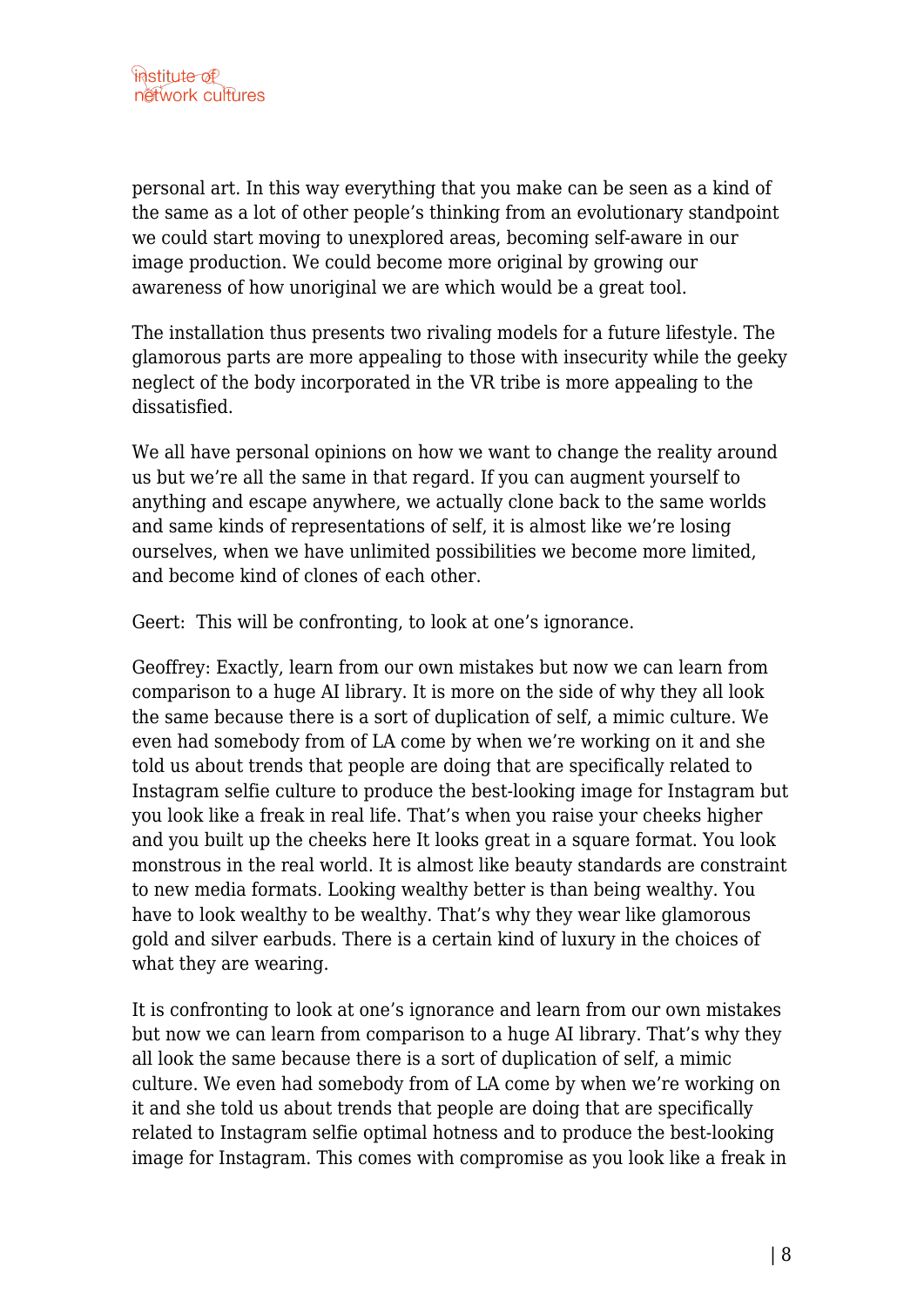real life. That's when you have plastic surgery to raise your cheeks higher it looks beautiful in square format. Yet you look monstrous in the real world. "Beauty standards are constrained to new media formats."



Geert: Let's into the politics of astrology and talk about Venus (smartphone) and Mars (VR), the two competing planets in your installation.

Geoffrey: Mars specifically is screwed, so we need to go to Mars, there is no real reason to go to Mars if you come to think about it, besides perhaps a plan B., Of course, we want to explore space, but it is not far, it is giving us a little bit of a different perspective. It is an uninhabitable hell hole, mars is a giant cat litter box. It is also something better than here, it is that fear we destroyed earth, where else can we go, It is a little bit an anxiety release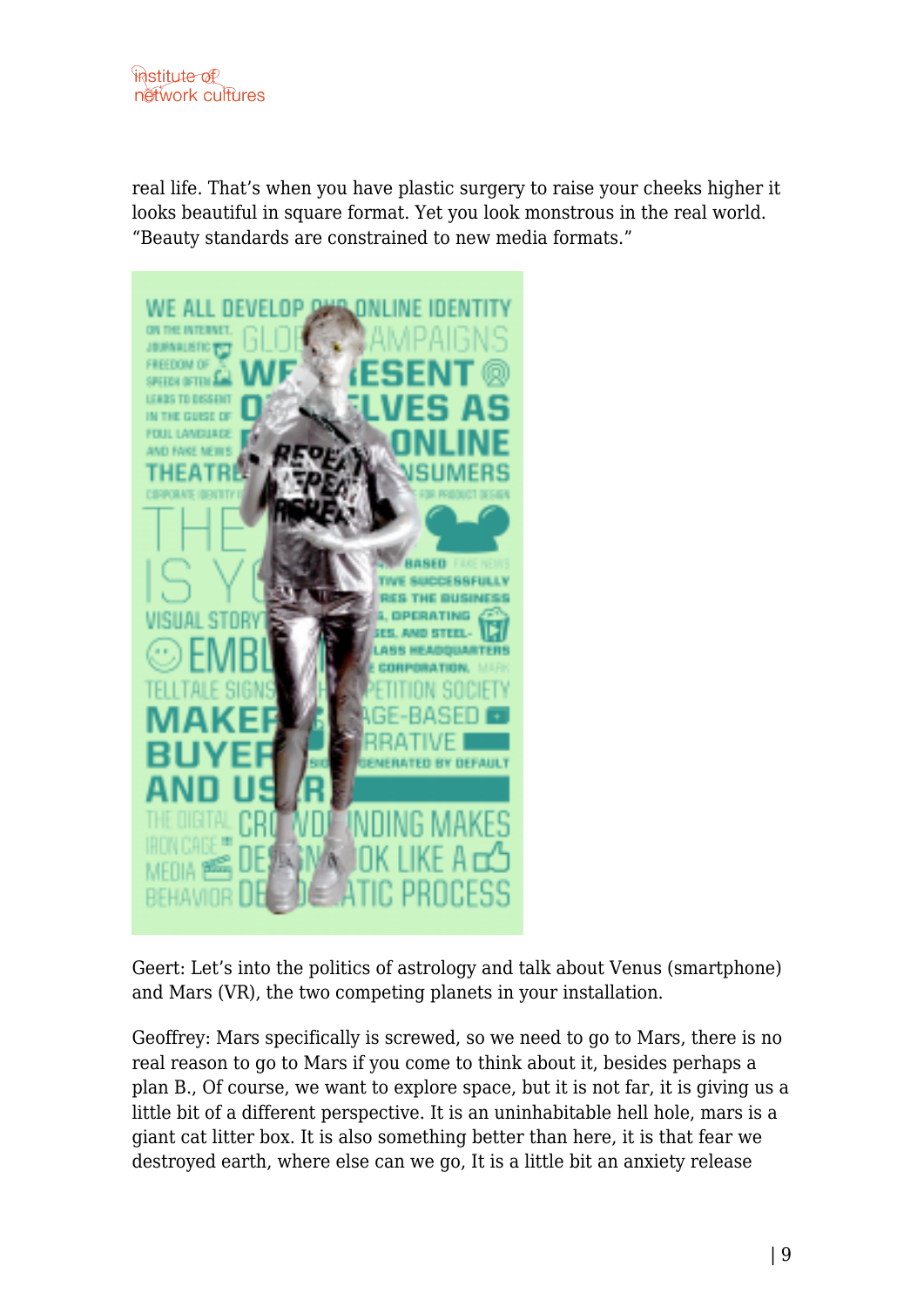planet, so the grass is greener, on the land where there is no grass. Maybe something is appealing about the one way trip like something about the fact that you can't come back, and what that means in terms of leaving everything behind, it is like a one way trip in VR. If you look at the growth of the VR headsets, it is really growing around them and they become that kind of thing, so there is no taking that headset off, it is part of a permanent mutation, it is a one-way street, in terms of the VR side of the army. From astronomy and cosmology, there is no sureness of what is out there, there is sort of speculation of what is out there, in terms of, it is almost the appeal of the unknown and the unknown can be way worse or way better, so it is the risk of uncertainty.

Geert: Do you agree that G-Star Raw's *The Uniform of the Free* slogan is the ultimate paradox?

Geoffrey: You're free by conforming to everybody else, you scape your internal prison by becoming free with everyone else. I think there is a growing fear among people. Wed like to express the idea that there is a unique individuality and that we want to express the ultimate form of difference, and you now, you are kind of a unique and authentic self. But the reality is different.

The great fantasy of where do we go when we have to get out, as is the case of the VR tribe when our lifestyle is an uninhabitable hell hole, there is something better than here, where else can we go. The anxiety release anywhere but here planet is the answer, so the grass is greener, on the land where there is no grass. And that's why we use the metaphor of Mars as the example escapist realm.

Maybe something is appealing about the one way trip like something about the fact that you can't come back, and what that means in terms of leaving everything behind, it is like a one way trip in VR. If you look at the growth of the VR headsets, it is really growing around them and they become that kind of thing, so there is no taking that headset off, it is part of a permanent mutation, it is a one-way street, in terms of the VR side of the tribe. From astronomy and cosmology, there is no sureness of what is out there, there is sort of speculation of what is out there, in terms of, it is almost the appeal of the unknown and the unknown can be way worse or way better, so it is the risk and appeal of uncertainty. In that way, you're free by conforming to everybody else, and you escape your internal prison by becoming free with everyone else.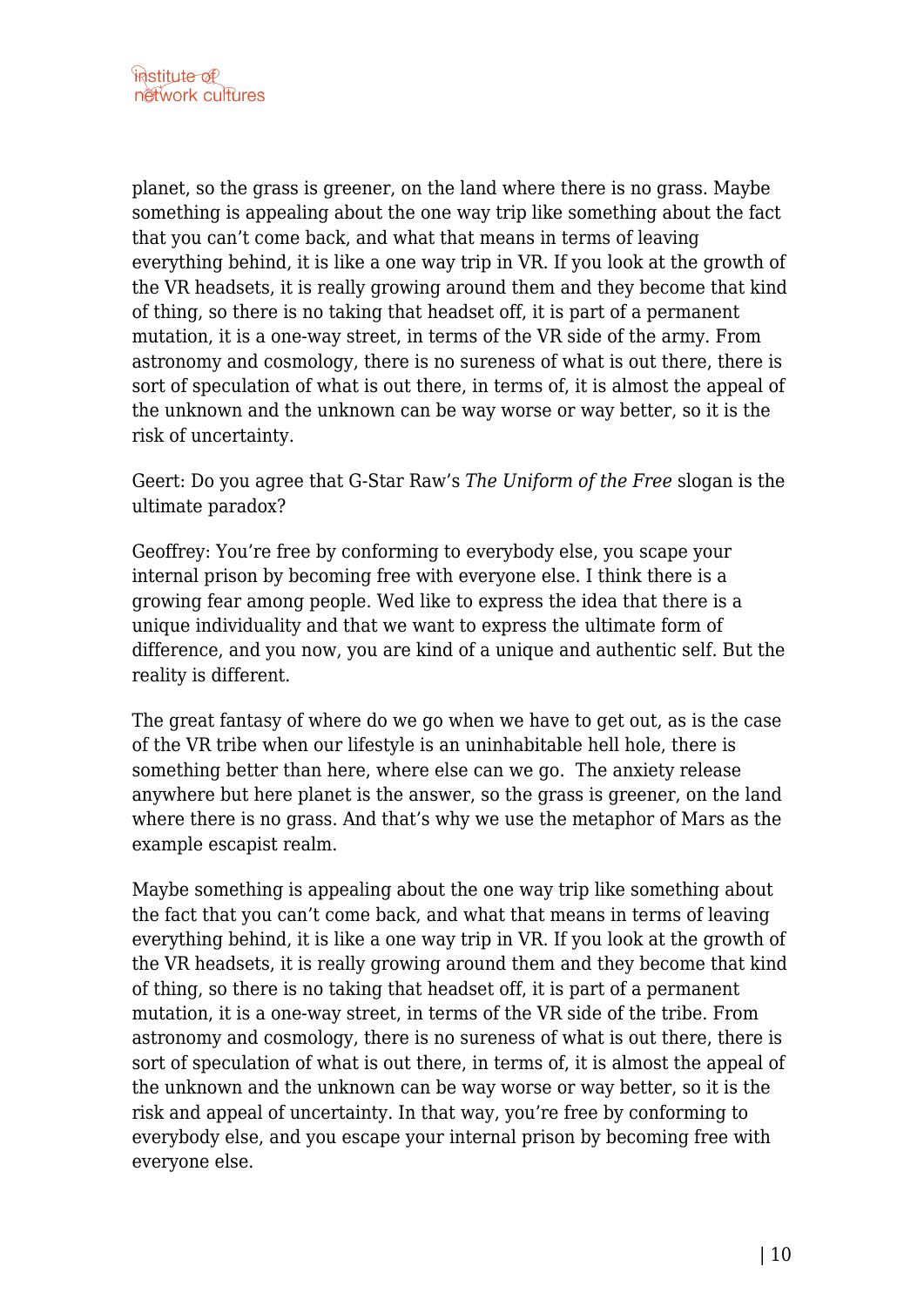Geert: The work took place a gallery, usually you make animations, design work, VR pieces. This time you stepped out of the screen?

Geoffrey: There's the medium of being a physical thing and I have been like personal really struggling with where the digital, where the artwork fits, what medium should it go to. Do we need more physical things in the world? We have space as an issue, do we want to be making more material things, like those kinds of things, or do we work just in a digital capacity, just life in an online capacity. So I have been really struggling. In terms of the actual, like the feeling of the piece and everything, there is something about when dealing with topics of technology whether you're working in the technology medium and producing something digital or producing something physically that is about technology, there is a certain like, it needs to feel less cold in a way and feel quite, whether it is with absurdity or with drama, or with sadness all of these extremes kinds of feelings and expressions, that is why it is important, to make the characters, almost like you want to sit down and have a wine with them.

They have a real expression and that helps like, drives the contrast between the super cold, and the super kind of like lively, vital kind of presence. That was important just to extract it from a clinical design approach and give it a certain roughness, a certain kind of sturdiness and a certain kind of feeling and I do that across the board with all of my work. I am not necessarily so interested in hyper-sexualized work or hyper like absurdism, but I like that it accomplices giving the coldness of digital and technology a real and relatable feeling and whether you want to relate to that to that kind of personality or not, making it feel real, making coldness feel warm. I don't know if that is really the correct answer for that kind of thing.

Geert: After the show, all puppets eventually ended up the bin. That's an interesting statement regarding the artwork as an object.

Geoffrey: The production quality was low. Look, you're touching on something I have a huge dilemma about, like the topic of what preservation is in this context. The closest I come to an answer is that 3 dimensional, becomes 4 dimensional, becomes just time-based media, in the end, becomes an image or becomes a video or becomes distributed through a cloud. When you try to preserve it, 3 dimensional becomes 4 dimensional eventually. The starting point would be 3D then 2D.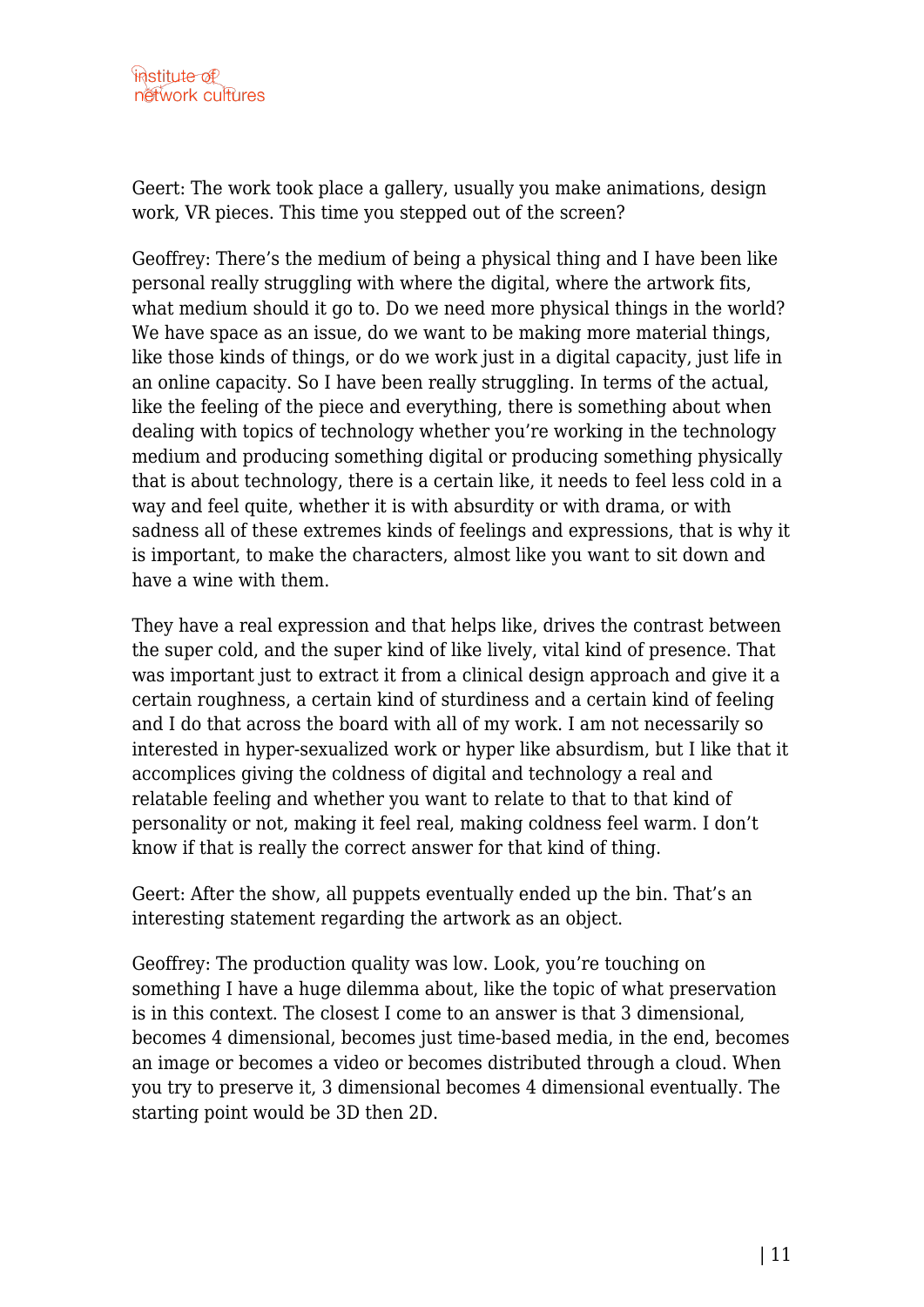

Geert: The puppets, including the slogans on walls, the whole environment disappeared. No trace is left, apart from the digital information. What do you think of that irony?

Geoffrey: I like materiality, the pragmatic approach, this is how I start thinking about architecture mixed with digital art. That's the job I am doing right now, working for an interactive architectural company. I like the physicality, the merger of the two, the physical mixed with the digital, in a smart way. The combination of the two is where we're going, it is stupid to think that were are not going to need to incorporated technology into every aspect of everything, it is going to be incorporated into to self, it is going to incorporate into the environment, into the home. It is already. With that in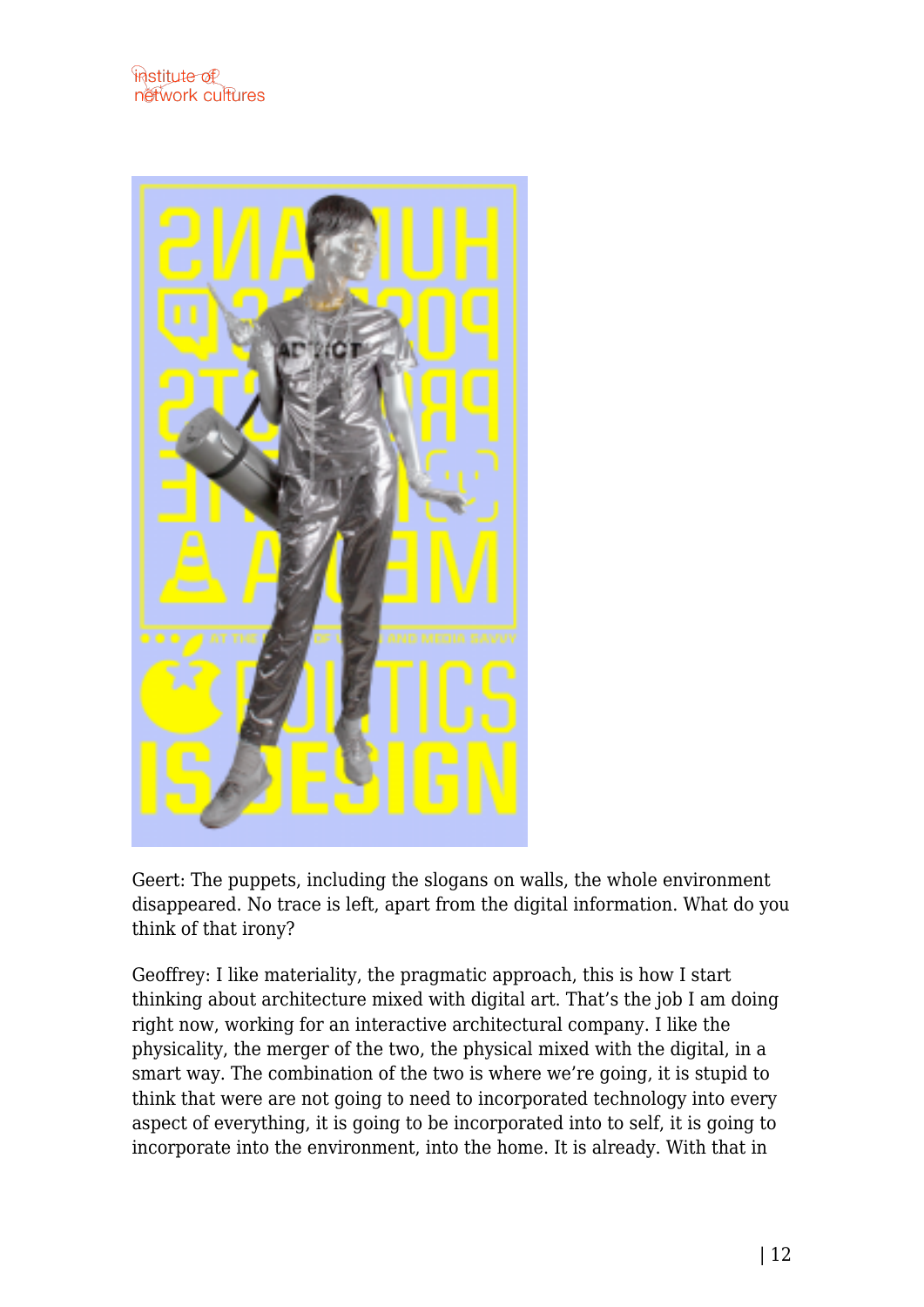mind. How far can it go, pushing the extremities of those ideas, that's what this is then in terms of the body and when seeing it in space than you have, of course.

In terms of the output, you can argue that in terms of making it, it says you are fabricating something physically, and there's a lot of variables in raw you have to produce, you have to go shopping, you have to buy materials, there's a lot of things that are depended upon other resources and other kinds of timelines like when places are open and those things, you can argue that you suddenly get into a design headspace when doing that as in to suppose to a real self-expression headspace, and that is kind of what I like about digital work, especially if I make something just on my own, not directing, not designing but just being like trying to feel the movement, personally I feel I can get a better expression of feeling in that environment. Then spending ninety per cent of the time executing the production. That's the dilemma. Because the value of the medium is more valuable when it becomes like that kind of production approach. But then are you actually making something that is true to yourself or are you making something true to strategy.

Geert: Do you want to make art that is valuable, or make more selfexpressive art? It is just to make self-expressive work, then you could argue, what is the point?

Geoffrey: The question is whether a man will survive in the ongoing battle between the technological future and our ordinary human life. Elon Musk is building a 100-hop Starhopper that will fly to Mars 1,000 times a year. A speculative project that will make our dreams come true. Because who wouldn't want to go to Mars? Meanwhile, we are getting used to the idea of leaving the planet by living more and more in virtual reality. Our body adapts through the use of the smartphone, and infobesity is no longer a disease, but a standard form of life. We live as systemic creatures, we become robots without realizing it. Human conditions change, the evolution continues.

The point is to be here while expressing visions of tomorrow.

—

Geoffrey Lillemon (1981 USA/Netherlands) works with digital media on various platforms and projects which connects technical innovation with romantic tragedy, visual demagoguery and hyper sensationalism. His art